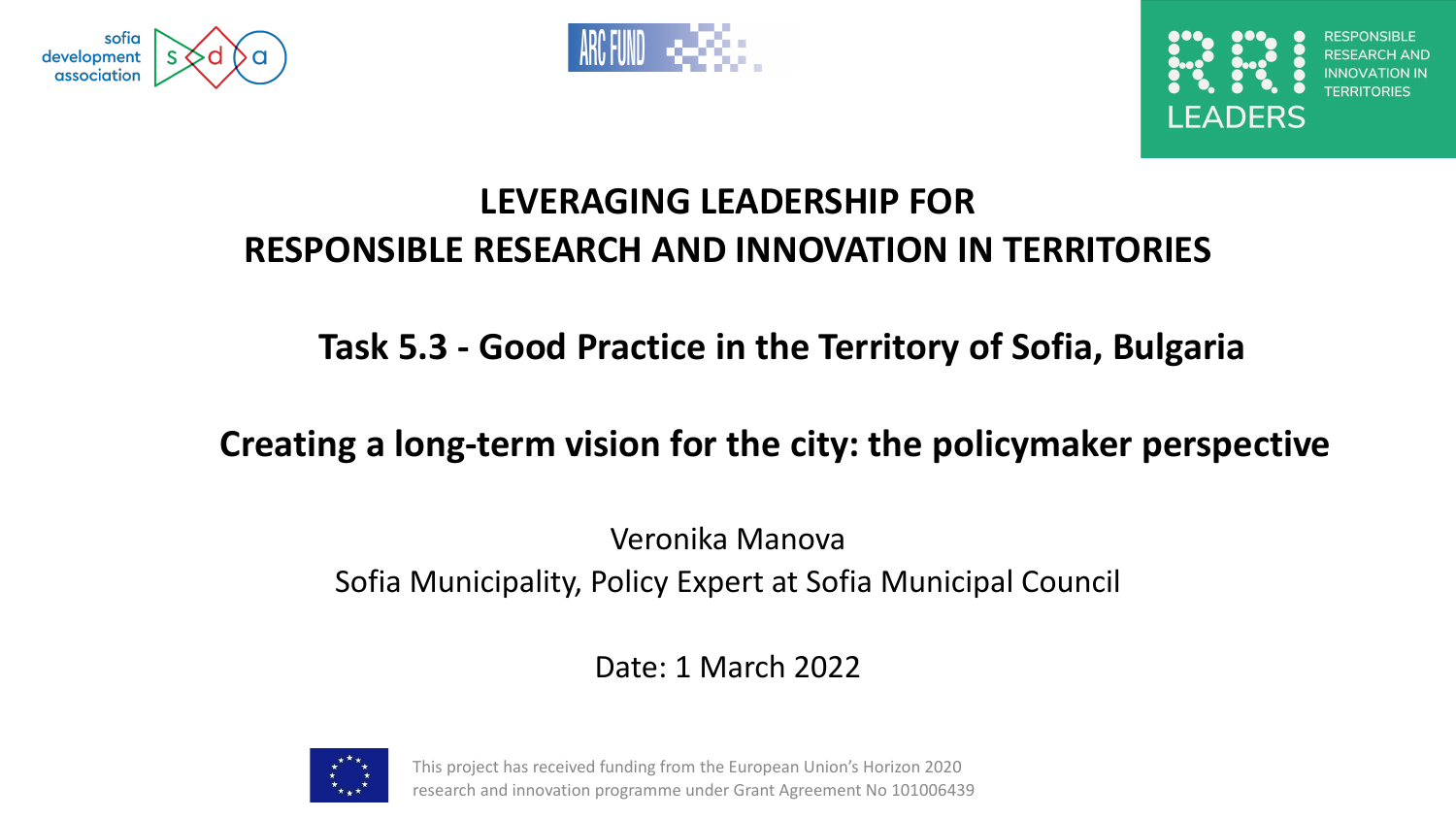### VISION FOR SOFIA 2050



SDA Policy Learning Workshop 1 Task 5.3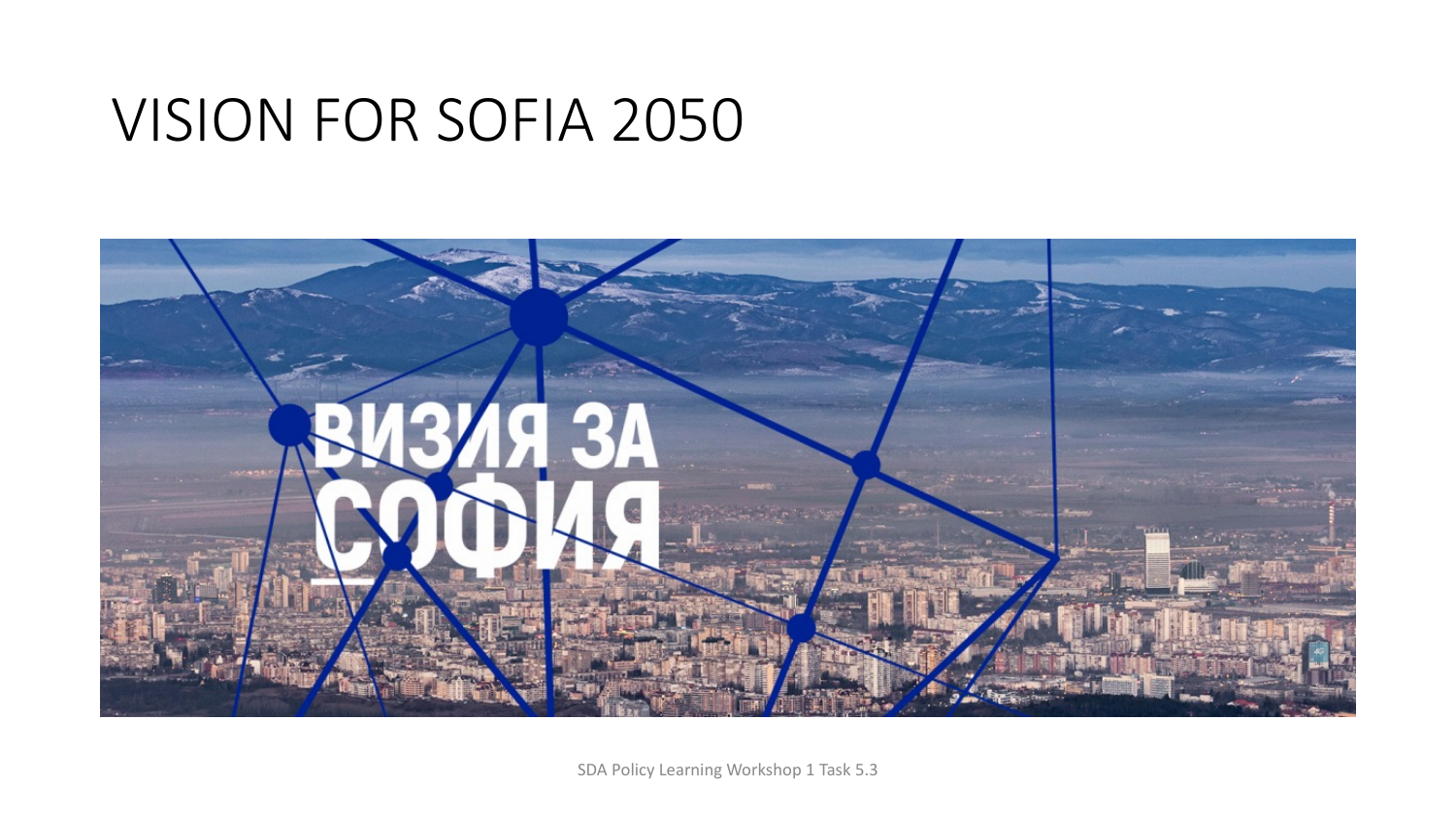#### **General Description of the Good Practice/Succ**

- T[he good practice is the](https://sofiaplan.bg/portfolio/program-of-sofia/) development of Vision for the development of Sofia Municipality until 2050
- It is an example of a successful **multi-stakeholder** based on **research and science**, with the active en participants – citizens and stakeholder organizations
- Practice developed by Sofiaplan: a municipal enter spatial and strategic planning for sustainable deve
- **General aim & vision of the case**
	- Programme for Sofia: the new Integrated Mun 2021-2027 is based on Vision for Sofia 2050 (a

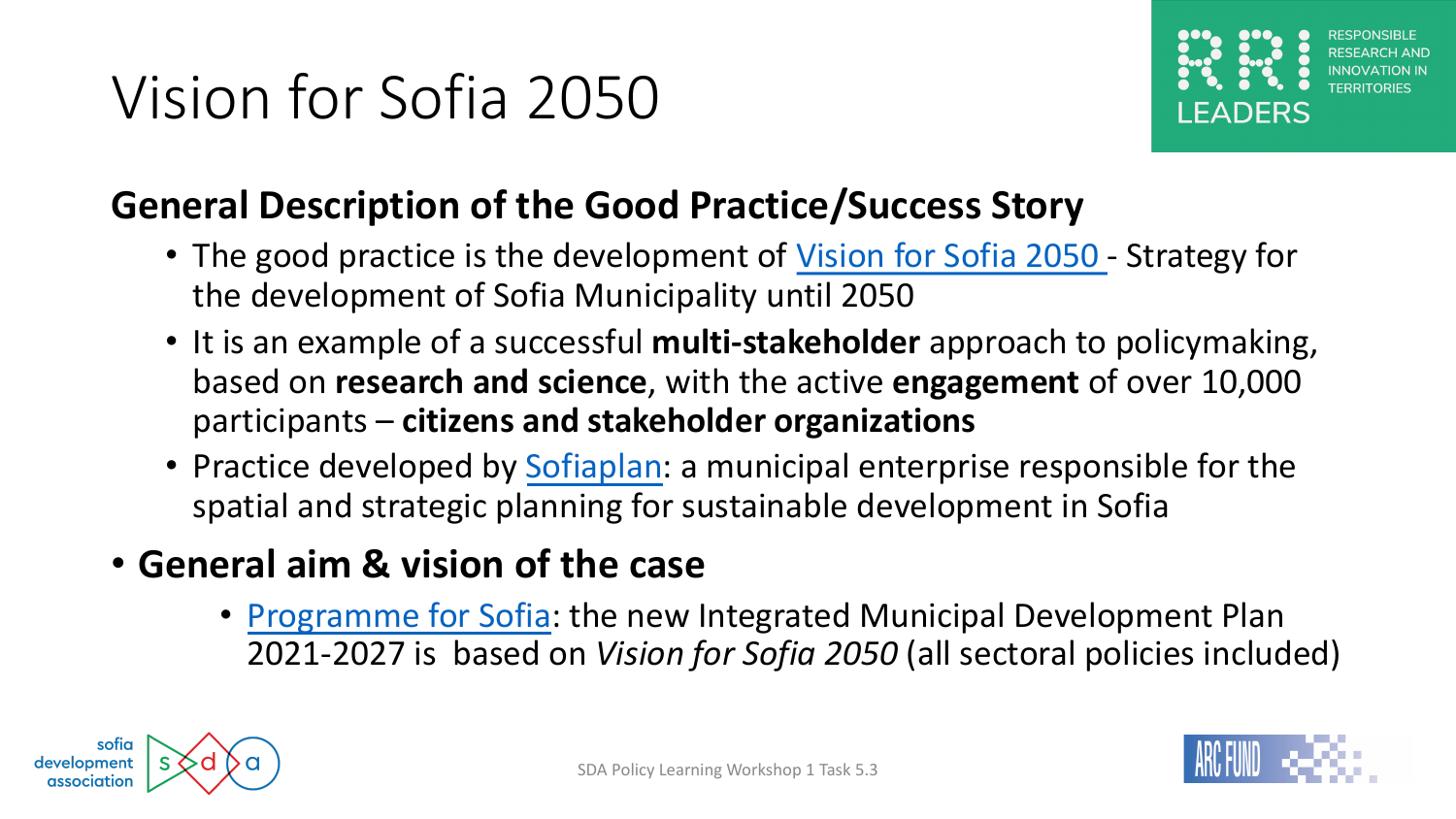### **Basic characteristics/elements of the Good Pra**

- $\square$  Implemented by a stakeholder with high leve practice
- $\Box$  Initiated by Sofia Municipal Council
- $\Box$  Fieldwork, research, consultations in 2017-20 *Vision* ready in 2019; submitted to municipal on
- $\square$  Implemented by a multidisciplinary team of S urban planners, ecologists, economists, program sociologists and communication specialists

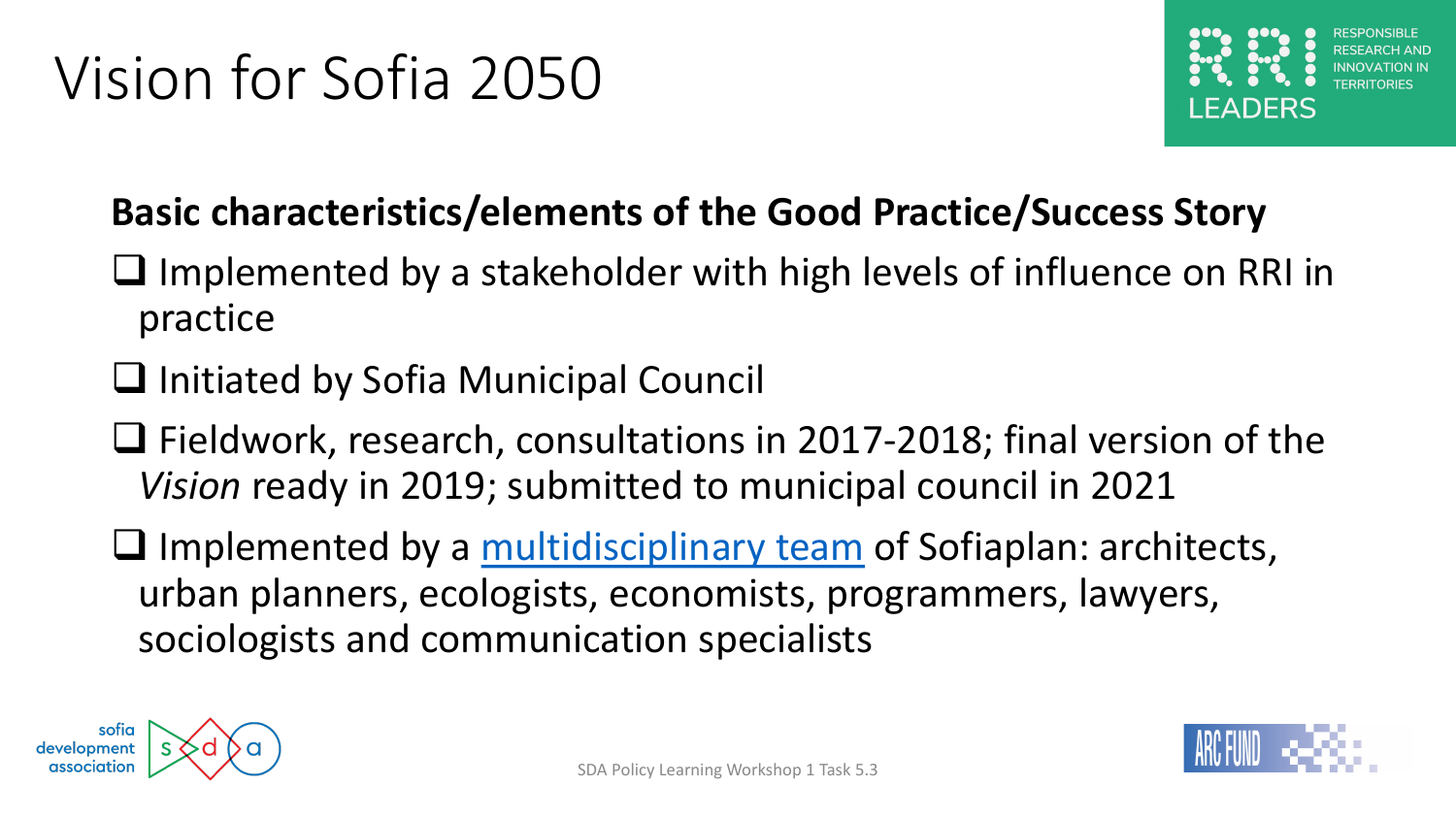#### **Integration of RRI Keys (Public Engagement, Open** *Science Education, Ethics)*

**Q[Public engagement:](https://vizia.sofia.bg/2019/09/02/sofia_2050_goals/)** coop[eration with](https://www.facebook.com/pg/ViziaZaSofia/videos/?ref=page_internal) municipal and universities, NGOs, industry and business organisation

- Over 400 meetings with experts & citizens held; prob formulation of actions & measures for implementation
- Social media, direct e-mails, online surveys, public co districts held
- Outdoor advertising/billboards, presenting the Vision part
- Digital game survey, open air exhibitions, promo vide
- Forum "Sofia: 2050" with a live broadcast and discuss

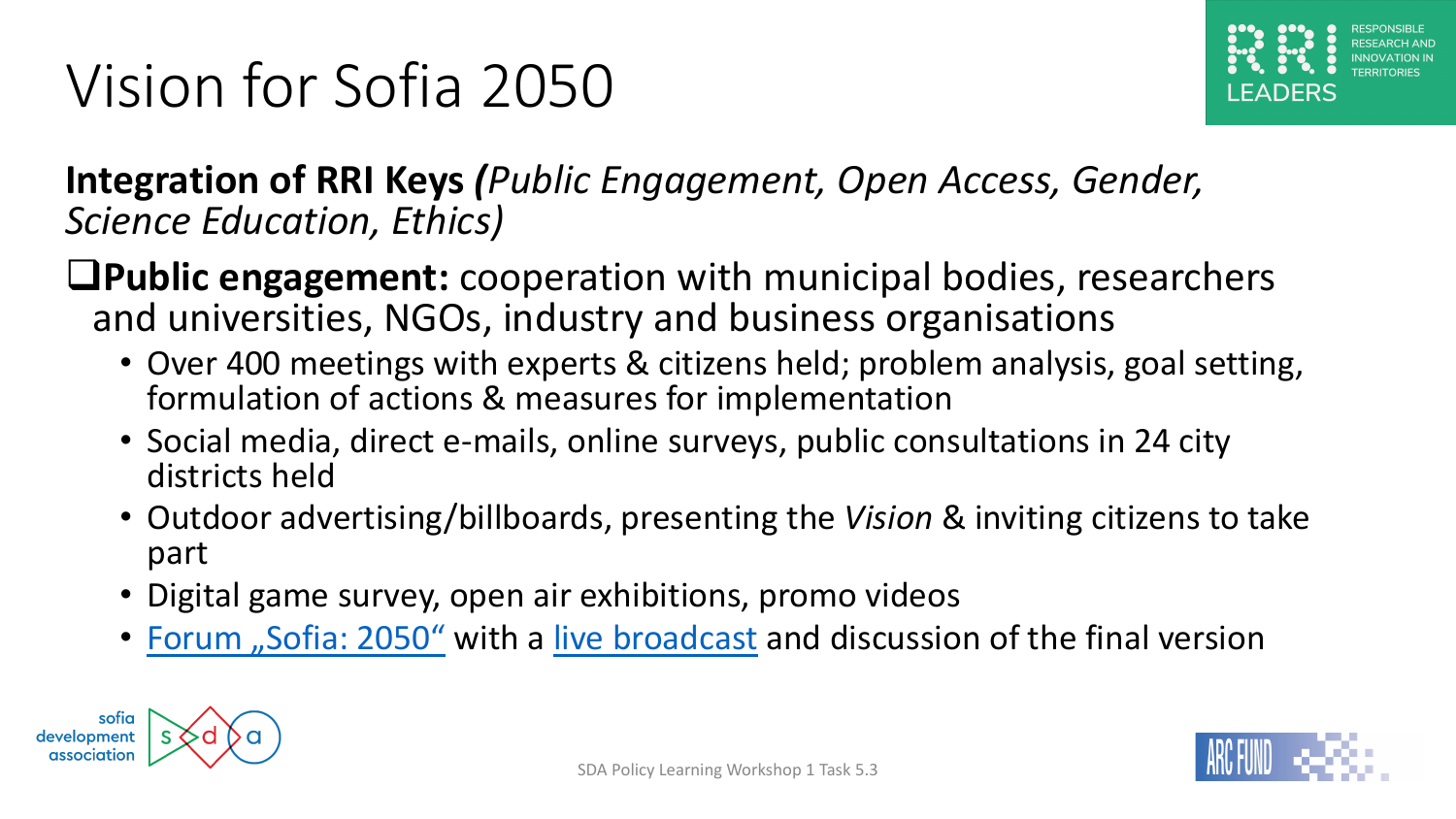$\Box$  **[Open access](https://vizia.sofia.bg/hackathon/)** - access to all raw data, gathered c of *Vision for Sofia*; reports; action plans

 $\bigcup$ Visualization of data (maps, data lakes, reports)

- "Podcast for Sofia" on topics linked to the Vision
- **Q** Science education/research: 50 experts from va selected through public procurement to contribute
- $\Box$  Hackathon for Sofia": a 2-day event with more in Sofia Tech Park; 15 projects developed using d initiative; proposed for implementation in the fir

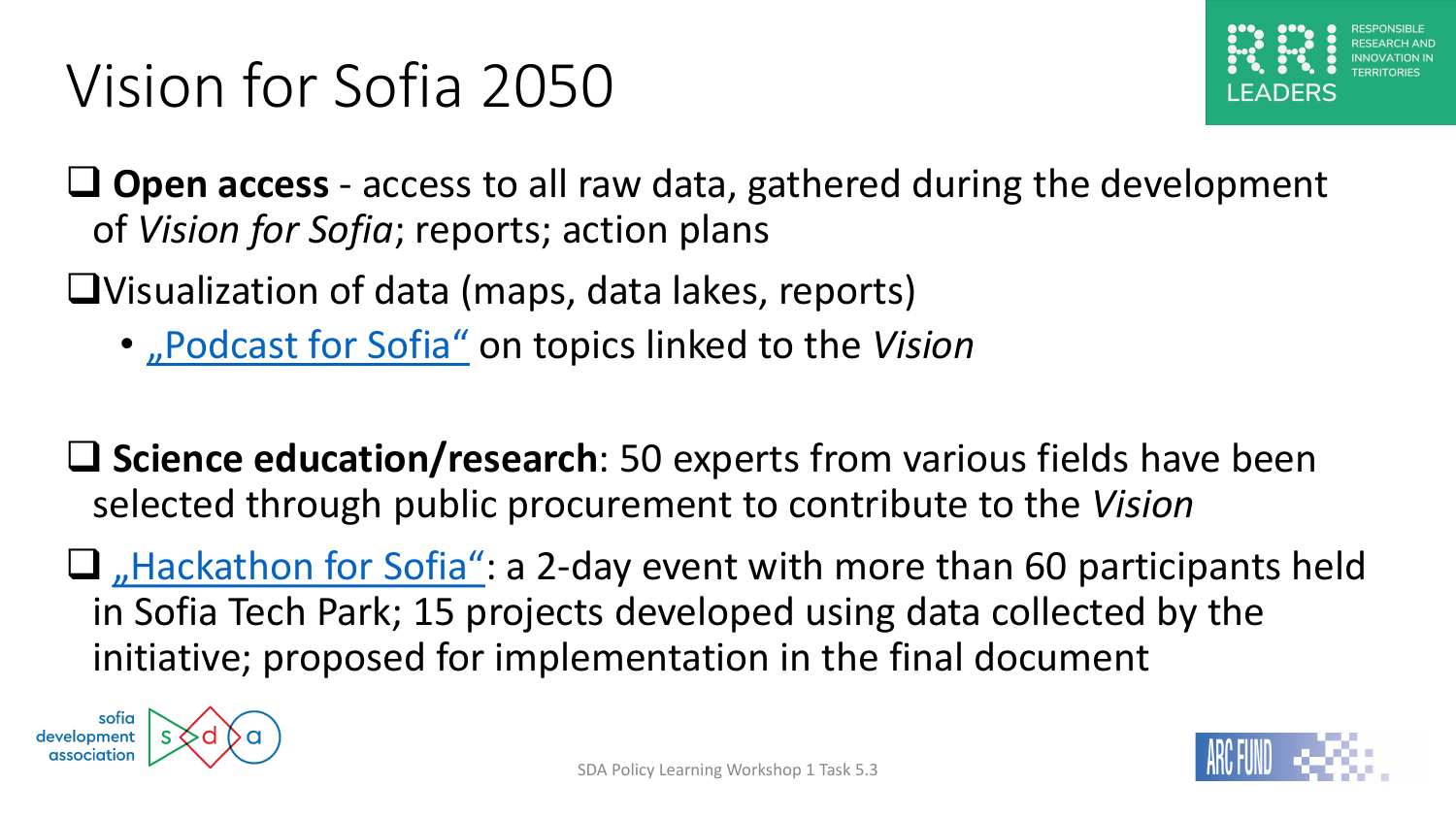

**Integration of AIRR Dimensions** (Anticipation, Inclusiveness, Reflexivity, Responsiveness)

- **QAnticipation:** Forward-looking scenarios are key elements of Sofiaplan's work and the *Vision*
- **QEvaluation/Reflection** is performed through regular meetings to discuss problems, brainstorm ideas and plan activities to improve the working process
	- Periodic public presentations of the work in progress
	- Meetings with Sofia Municipal Council and the city administration
	- 20 thematic meetings, attended by 178 participants (50 from the administration, 52 NGOs, 40 from business, 33 independent experts)
- **Q** Responsiveness: addressing all relevant issues in the city development

□ Inclusiveness: *Vision* sections and measures target all social groups



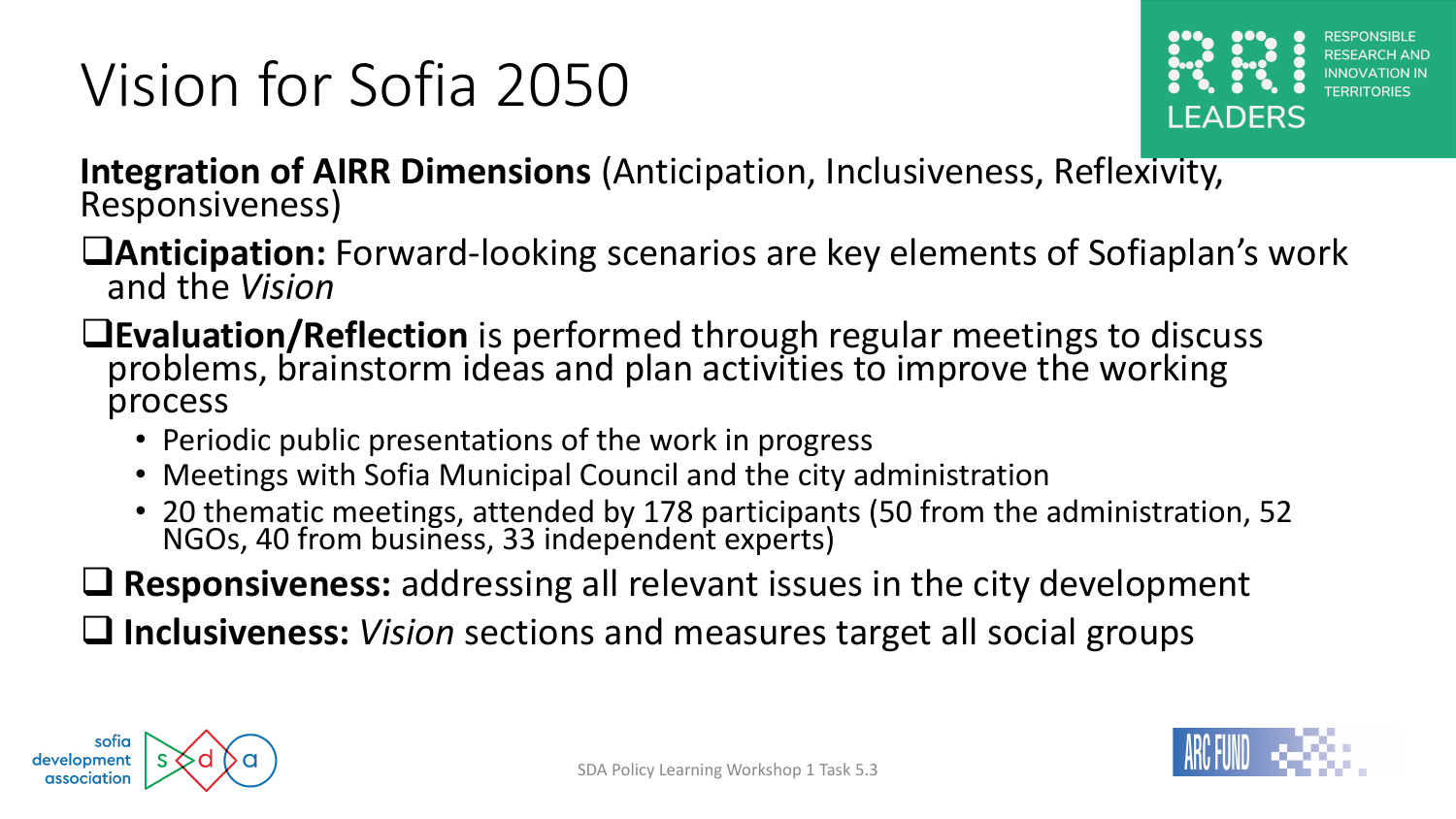

#### **Concluding Remarks**

The practice supports the integration of RRI / AIRR principles in municipal policymaking through:

- ØWide public engagement and cooperation with all stakeholders
- $\blacktriangleright$  Use of scientific expertise and modern methods for territorial governance
- $\blacktriangleright$  Long-term scenarios and inclusive programming for city development
- ØExcellent channels of communication to achieve the project objectives
- $\triangleright$  Building up the capacity of Sofiaplan and municipal departments to utilize RRI/AIRR related practices in policy making

 $\triangleright$  Creating a repository of data, data visualization, data sharing and data access.



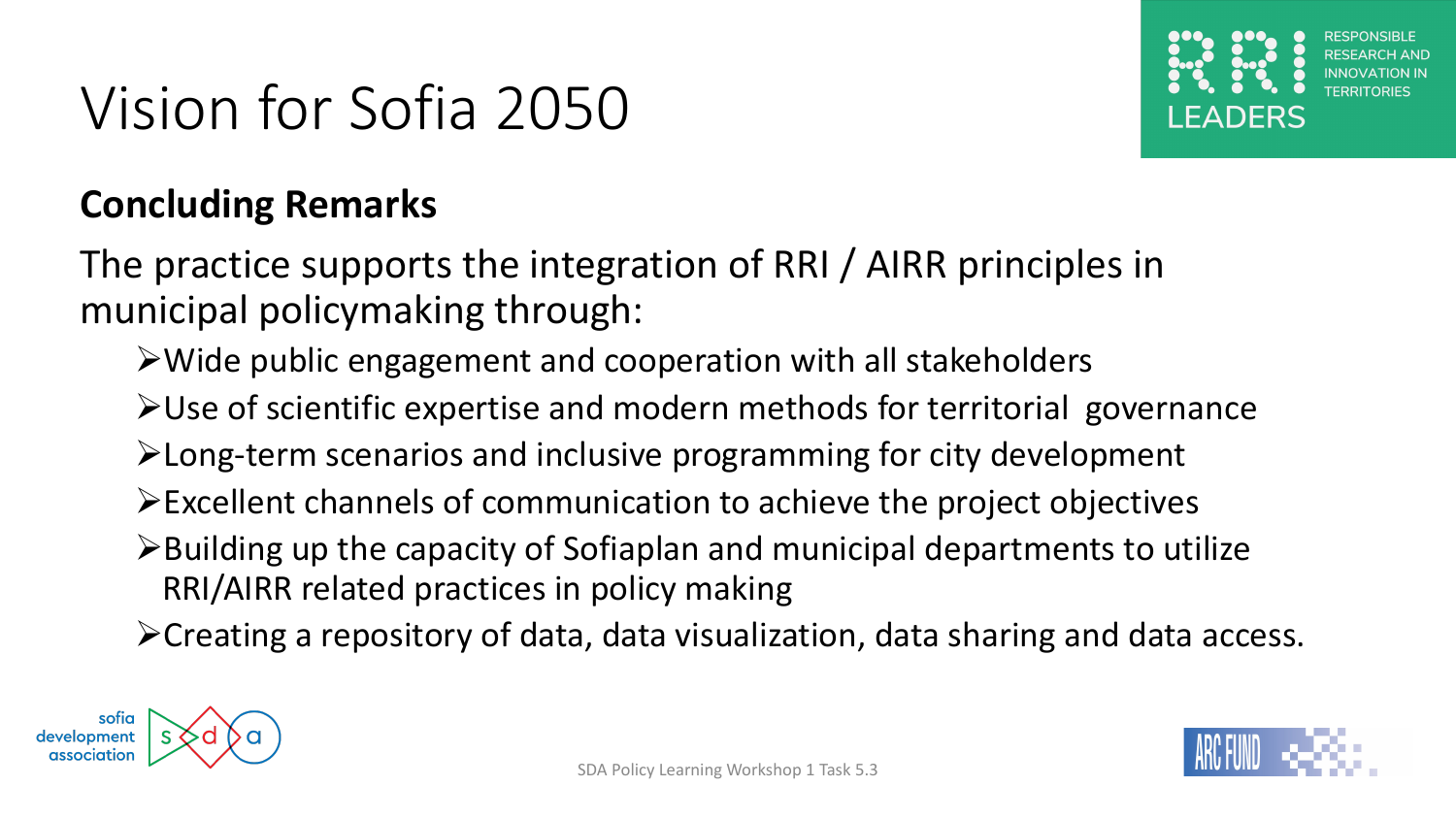# Program *The Crisis as an Opportunity*



- Successful example of *responsiveness, adaptability, inclusiveness* to tackle the impact of Covid-19 on civil society organizations in the city
- Small grants program of Sofia Municipality in 2020-2021, to support NGOs in 2 priority areas:
	- Digital adaptation and organizational sustainability
	- Community development
	- 500,000 BGN (ca. 250,000 EUR) allocated from the municipal budget
- Results: 500 applications received, 31 projects funded